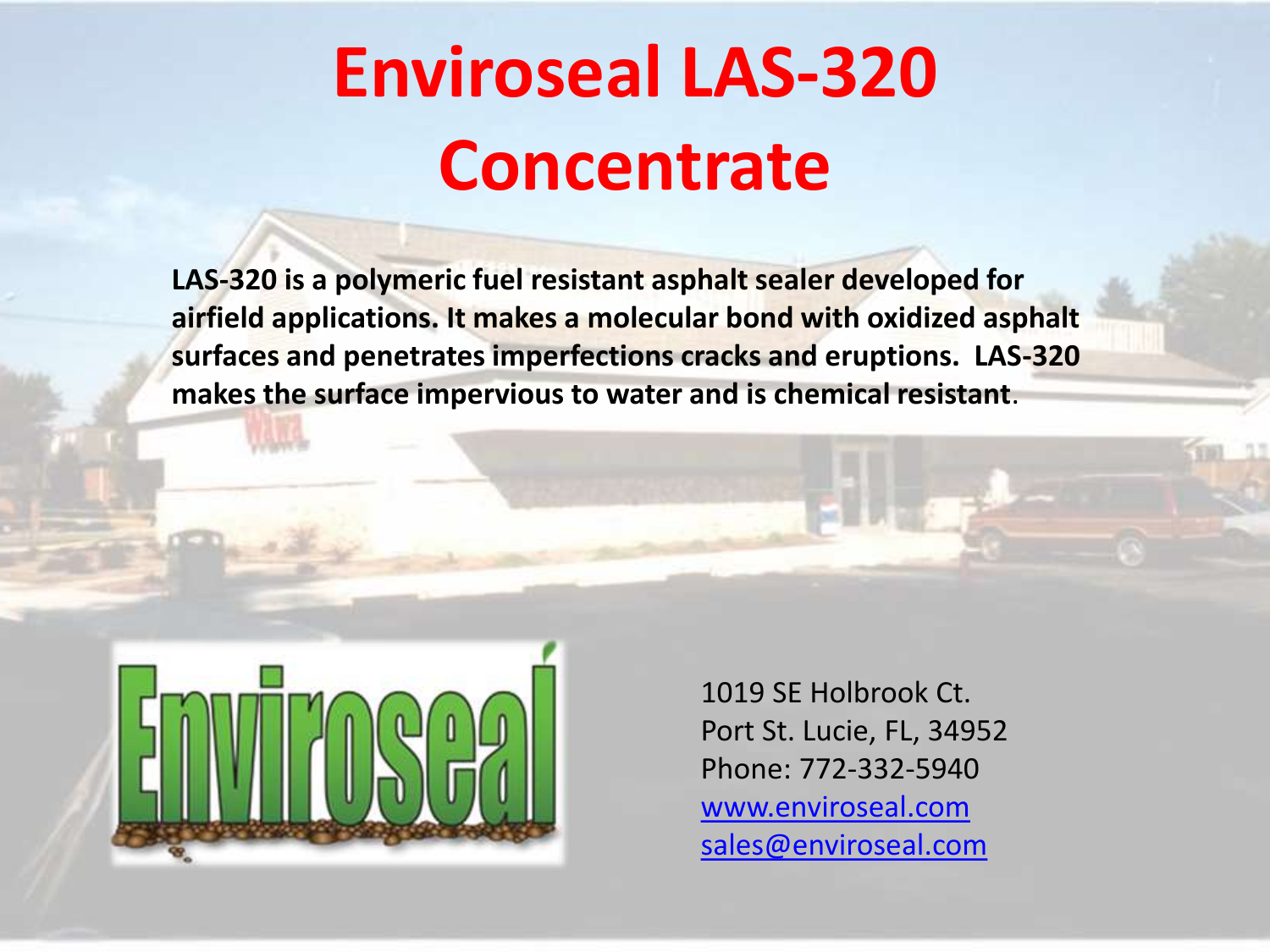# **Enviroseal LAS-320 Concentrate**

**Enviroseal manufactures concentrated LAS-320 for commercial and industrial applications allowing the customer to reduce transport costs at a significant savings. This product is mixed one part LAS-320 concentrate with one part water and spray applied to make a chemical bond to new or old asphalt.**

## **LAS-320 is**

- **Classified as a Fuel Resistant Sealer by the FAA**
- **Low VOC Rating 94 Grams per Liter**
- **Environmentally safe**
- **No odor and No tracking**
- **Repels liquids and chemicals**
- **Eliminates premature HMA degradation and UV damage**
- **Non-toxic - Non-hazardous - Non-flammable**
- **Dries quickly- usually less than 60 minutes**
- **Can be striped within one hour after drying**
- **Ease of application, can be applied with a broom or sprayed**
- **Coverage rates average 100 square feet per gallon after mixing with water**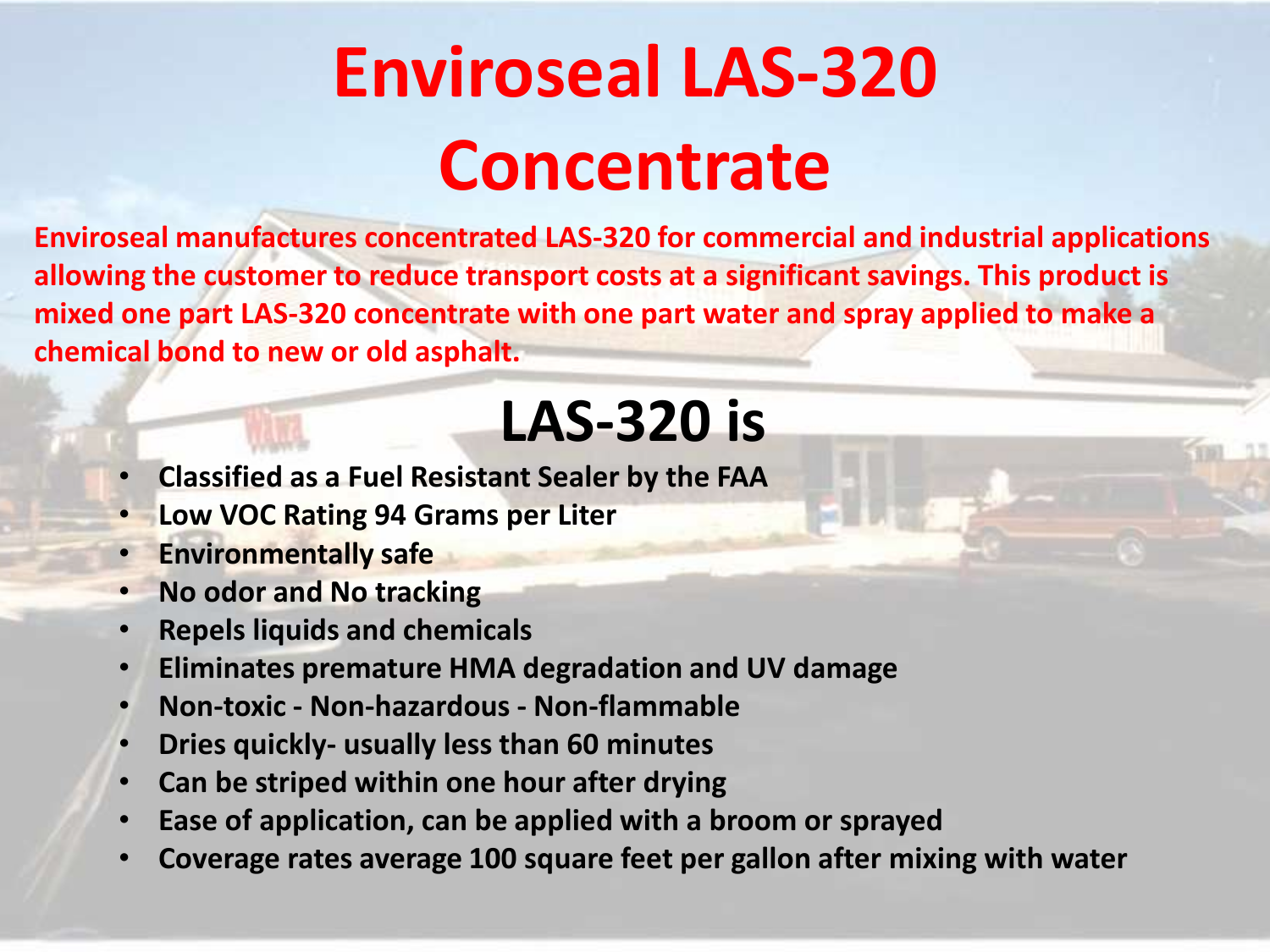

### **Protects**

Asphalt surfaces from degradation caused by UV or chemical spills. A good asphalt pavement will not last forever; external factors destroy the asphalt oil that binds it all together. When oxygen and water combine with the asphaltic binder of the pavement, a chemical change takes place. At first, this process is necessary for the pavement to become hard and firm. Later, if this process is not arrested, a complete deterioration of the asphaltic binder will take place and reduce the pavement to a layer of loose stone. The asphalt binder is essentially what differentiates a gravel road from a paved road. Heat & Sunlight will accelerate the deterioration process; salt will act as a catalyst. Water which penetrates the surface can get into the base course to cause trouble, and at the same time start oxidizing the asphaltic binder inside the pavement.

### **Preserves**

The integrity of asphalt to seal the exposed surface and lock in the properties of the binder which provide flexibility and binding qualities. Using LAS-320 will provide waterproofing and prevention of water intrusion which leads to base deterioration.

### **Provides**

Resistance to the effects of weathering and oxidization and Increased aggregate retention of the surfacing material. This sustainable process improves safety, reduces maintenance interventions, extends the life of the existing surface and offers a best value asset management solution.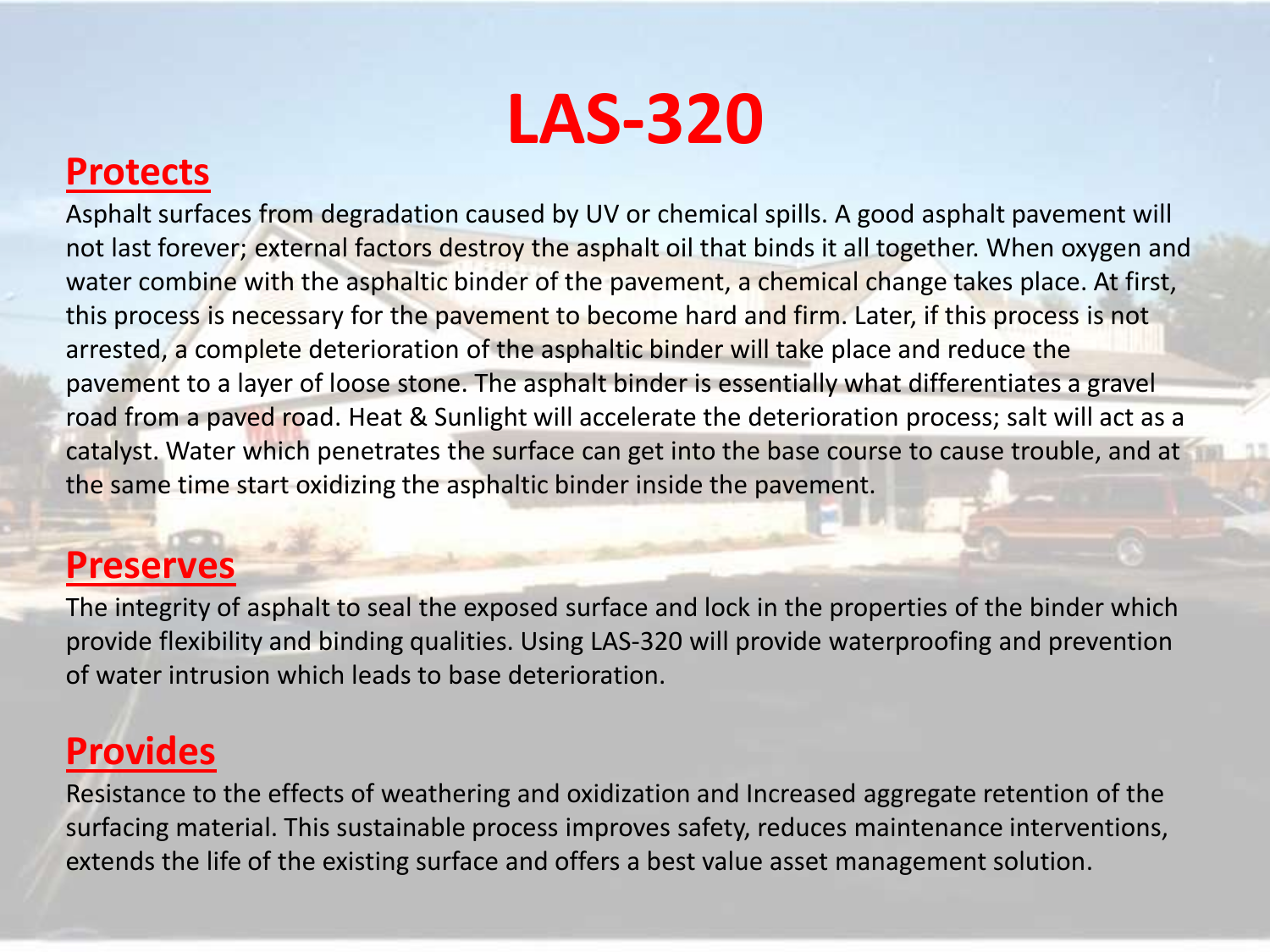## **LAS-320 vs Coal Tar**

Fuel-resistant sealers are frequently applied to the surface of the pavement to prevent degradation from fuel and oil spills. Since oils derived from coal are highly aromatic and less compatible with petroleum-based fuels and lubricants, common sealers usually contain coal tar as the primary binder.

Although coal tar-based sealants can be effective in protecting HMA pavements, their use has been curtailed due to three significant drawbacks:

1. The coefficient of thermal expansion for coal tar sealants is different from that of the underlying HMA pavement, resulting in cracking of the sealant resulting in repeated applications.

2. Coal tar contains significant amounts of polycyclic aromatic hydrocarbons (PAHs) known to cause mutagenic/carcinogenic behavior in human cells.

3. Direct skin contact can create health hazards for workers when PAHs are absorbed through the skin during product application.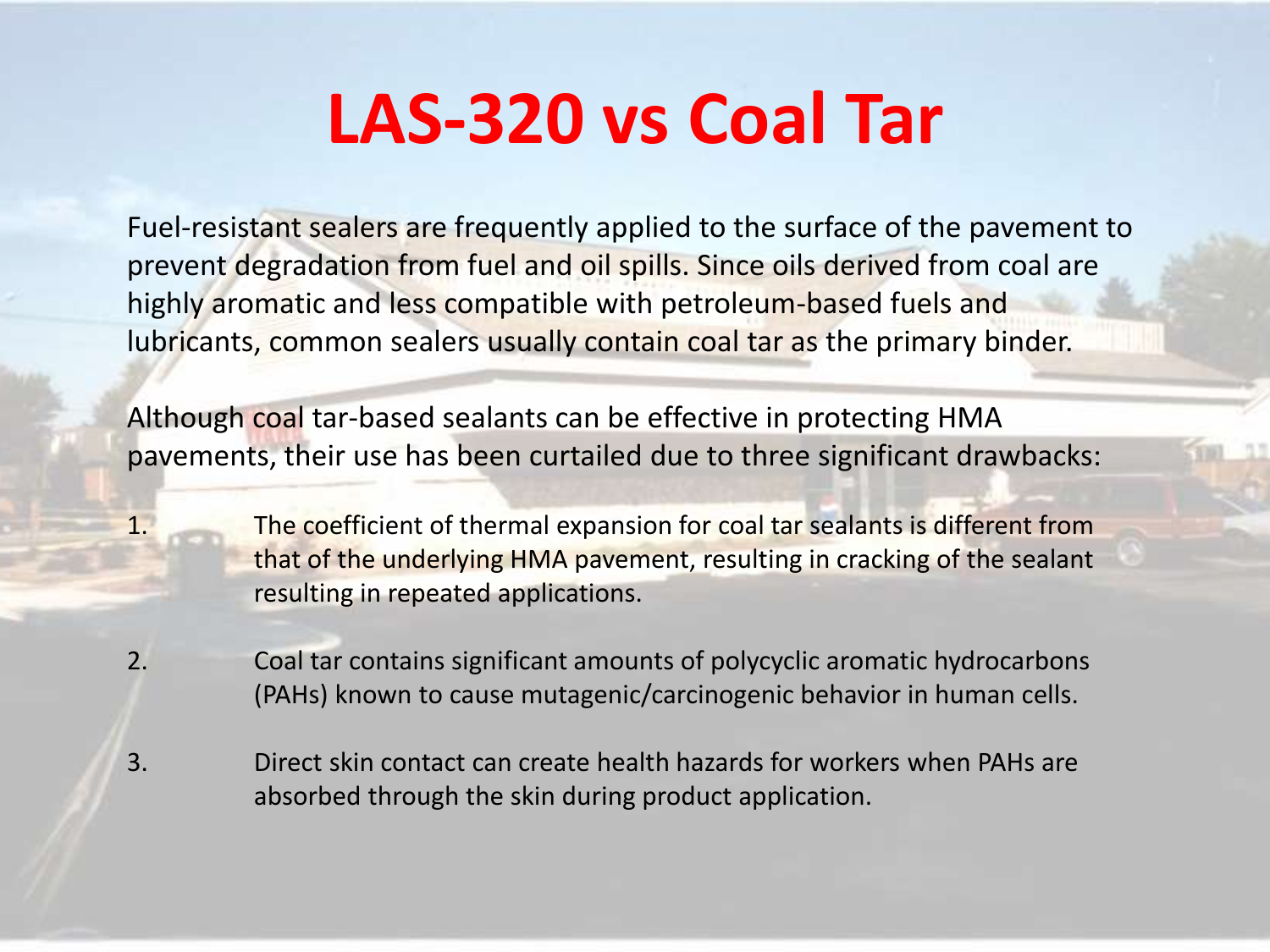### **LAS-320 is a blended polymer system that is free of Polycyclic Aromatic Hydrocarbon (PAH)**



*"The increased cancer risk associated with coal-tar-sealed asphalt (CSA) likely affects a large number of people in the U.S. Our results indicate that the presence of coal-tar-based pavement sealants is associated with significant increases in estimated excess lifetime cancer risk for nearby residents," said E. Spencer Williams, Ph.D., principal author of the study and Baylor University assistant research scientist at the Center for Reservoir and Aquatic Systems Research in Baylor's College of Arts & Sciences.*